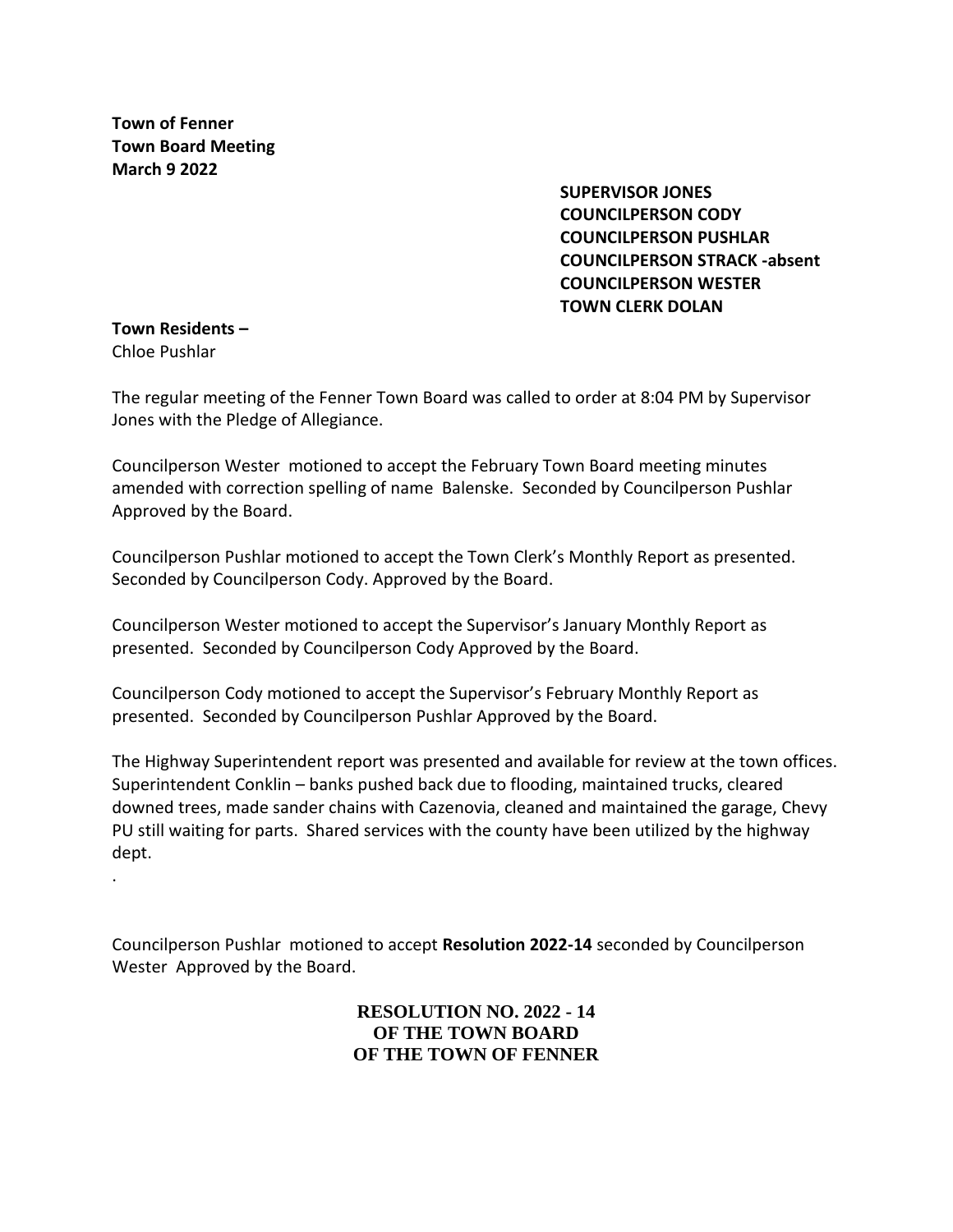**A RESOLUTION APPROVING** Madison County has been requested by the Town of Fenner to have the Madison County Treasurer collect real property taxes on behalf of the Town, jointly and concurrently with the tax collecting officer of the Town MUNICIPAL COOPERATION AGREEMENT

**THIS AGREEMENT**, by and between the **MADISON COUNTY**, a municipality of the State of New York, John M. Becker, Chairman, Madison County Board of Supervisors, with principal offices at 138 N. Court Street, Wampsville, NY 13163 (mailing: PO Box 635, Wampsville, NY 13163) hereinafter called the "County" and, the **TOWN OF FENNER**, with principal offices at 3151 Fenner East Road, Cazenovia, NY 13035 hereinafter called the "Town";

# **W I T N E S S E T H**

**WHEREAS,** Madison County has been requested by the Town of Fenner to have the Madison County Treasurer collect real property taxes on behalf of the Town, jointly and concurrently with the tax collecting officer of the Town, all as authorized by Real Property Tax Law Section 578 (2) (a and b); and

**WHEREAS,** the Madison County Treasurer has the ability and the expertise to collect said real property taxes on behalf of the Town; and

**NOW, THEREFORE,** the parties hereto do mutually agree as follows:

- 1) **TERM:** Upon approval of the Fenner Town Board and the Madison County Board of Supervisors, the term of this contract shall be from January 1, 2022 through December 31, 2022. This contract may be terminated without cause by either party hereto at any time upon thirty (30) days written notice of the intention to so terminate. Both parties reserve the right to terminate this agreement for cause at any time.
- 2) **SCOPE OF SERVICES:** The County shall provide services as outlined in Schedule A attached hereto and made a part hereof.
- 3) **COMPENSATION:** In addition to the amounts set forth in Schedule A, the further consideration for this agreement will be the benefit to the taxpayers by expanding their options to pay their taxes.
- 4) **PAYMENT TO TOWN OF THE TOWN TAX LEVY:** The Town and the County shall both be jointly and concurrently authorized to collect the Town and County taxes that would otherwise be collected only by the Town. The County shall pay to the Town the funds due it on the Town tax levy (including special district funds and fire protection district funds) first out of funds collected. The remaining funds for the County tax levy shall be the property of the County. The payment to the Town shall be made within three days of the date that funds sufficient to pay the full amount due to the Town have been collected. In the event that the full amount due on the Town tax levy has not been collected by January 15, the amount then collected shall be paid to the Town within three days thereafter. Thereafter the amount collected shall be paid to the Town every fifteen days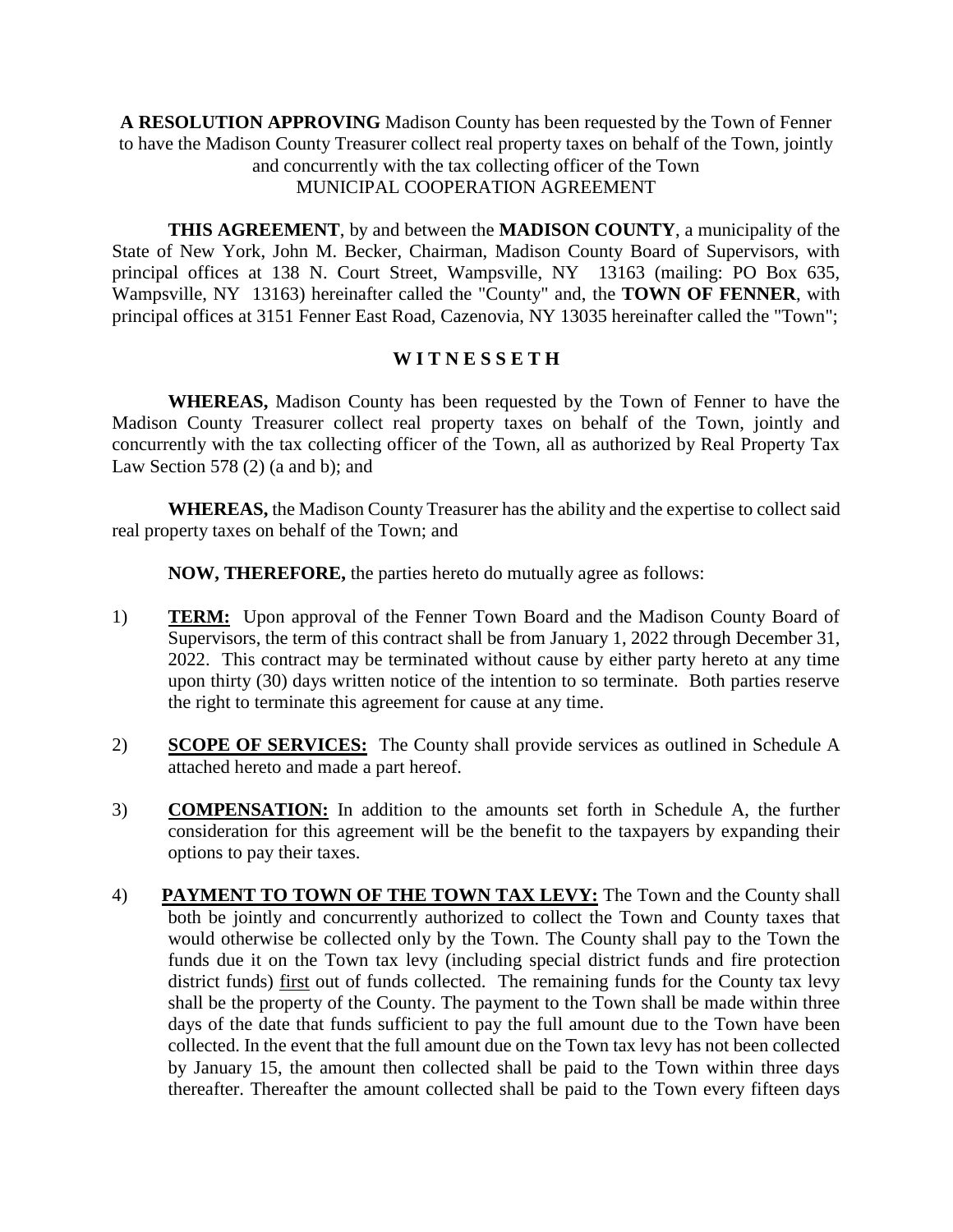until the full amount due to the Town under the tax levy has been collected and paid over to the Town. Thereafter, sums collected shall be the property of the County, except as otherwise provided in Schedule A.

- 5) **ASSIGNMENT:** Both parties agree that they shall not assign, transfer, convey, subcontract or otherwise dispose of this contract or their responsibility to perform under this contract or their right, title or interest in and/or to the same, nor any part thereof, nor to any monies which are or will become due and payable to them thereunder, nor the power to execute such contract to any other person, company or corporation without the prior express written consent of the other party.
- 6) **HOLD HARMLESS***:* Regarding the operations and responsibilities concerning this Agreement, the Town of Fenner further covenants and agrees to indemnify, defend and hold harmless Madison County, its officers, agents and employees from and against any and all loss or expense that may arise by reason of liability for damage, injury or death, or for invasion of personal or property rights, of every name and nature, and whether casual or continuing trespass or nuisance, and any other claim for damages arising at law and equity alleged to have been caused or sustained in whole or in part by or because of any omission of duty, negligence or wrongful act on the part of the Contractor, his employees or agents in connection with this Agreement.

Regarding the operations and responsibilities concerning this Agreement, Madison County further covenants and agrees to indemnify, defend and hold harmless the Town of Fenner, its officers, agents and employees from and against any and all loss or expense that may arise by reason of liability for damage, injury or death, or for invasion of personal or property rights, of every name and nature, and whether casual or continuing trespass or nuisance, and any other claim for damages arising at law and equity alleged to have been caused or sustained in whole or in part by or because of any omission of duty, negligence or wrongful act on the part of the County, his employees or agents in connection with this Agreement.

- 7) **STATUTORY COMPLIANCE:** In acceptance of this Agreement, both parties covenant and agree to comply in all respects with all Federal, State and County laws, rules, regulations and ordinances which pertain hereto and to the performance hereof, including but not limited to those regarding services for municipalities including but not limited to Workers' Compensation and Employers' Liability Insurance, hours of employment, wages and human rights.
- 8) **CONTRACT MODIFICATIONS:** This agreement represents the entire and integrated agreement between the County and the Town and supersedes all prior negotiations, representations or agreements either written or oral. This Agreement may be amended only by written instrument signed by both the County and the Town.
- 9) **SEVERABILITY:** If any term or provision of this Agreement shall be held invalid or unenforceable, the remainder of this Agreement shall not be affected thereby and every other term and provision of this Agreement shall be valid and enforced to the fullest extent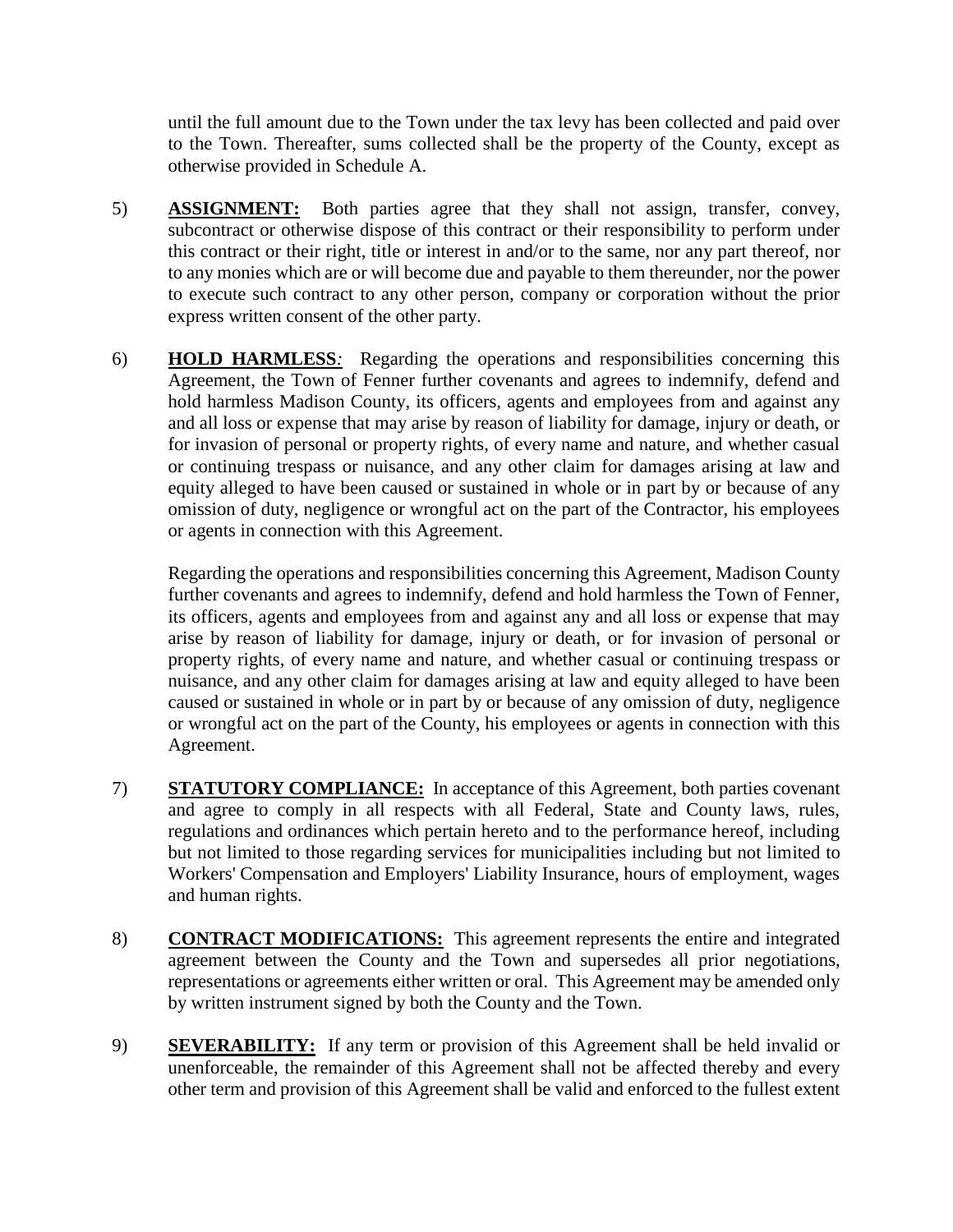permitted by law.

- 10) **CLAUSES REQUIRED BY LAW:** The parties hereto understand and agree that each and every provision of law and clause required by law to be inserted in this Agreement shall be deemed to have been inserted herein, and if through mistake or inadvertence such provision is not inserted, said clause shall be deemed to have been inserted and shall have the full force and effect of law.
- 11) **WAIVER:** No waiver of any breach or condition of this agreement shall be binding unless in writing and signed by the party waiving such breach. No such waiver shall in any way affect any other term or condition of this agreement or constitute a cause or excuse for a repetition of such or any other breach unless the waiver shall include the same.

**IN WITNESS WHEREOF,** the parties hereto have executed this Agreement the date and year hereinafter written.

### MADISON COUNTY

DATED: By: By: John M. Becker Chairman, Board of Supervisors

#### TOWN OF FENNER

DATED: By:

David Jones, Supervisor

STATE OF NEW YORK ) COUNTY OF MADISON )

On the day of , 2022 before me, the undersigned, personally appeared **John M. Becker**, personally known to me or proved to me on the basis of satisfactory evidence to be the individual(s) whose name(s) is (are) subscribed to the within instrument and acknowledged to me that he/she/they executed the same in his/her/their capacity(ies), and that by his/her/their signature(s) on the instrument, the individual(s) or the person upon behalf of which the individual(s) acted, executed the instrument.

> Notary Public, State of New York Appointed in County My Commission Expires :

Notary

STATE OF NEW YORK ) COUNTY OF MADISON )

On the \_\_\_\_\_\_\_\_ day of \_\_\_\_\_\_\_\_, 2022, before me, the undersigned, personally appeared **David Jones,** personally known to me or proved to me on the basis of satisfactory evidence to be the individual(s) whose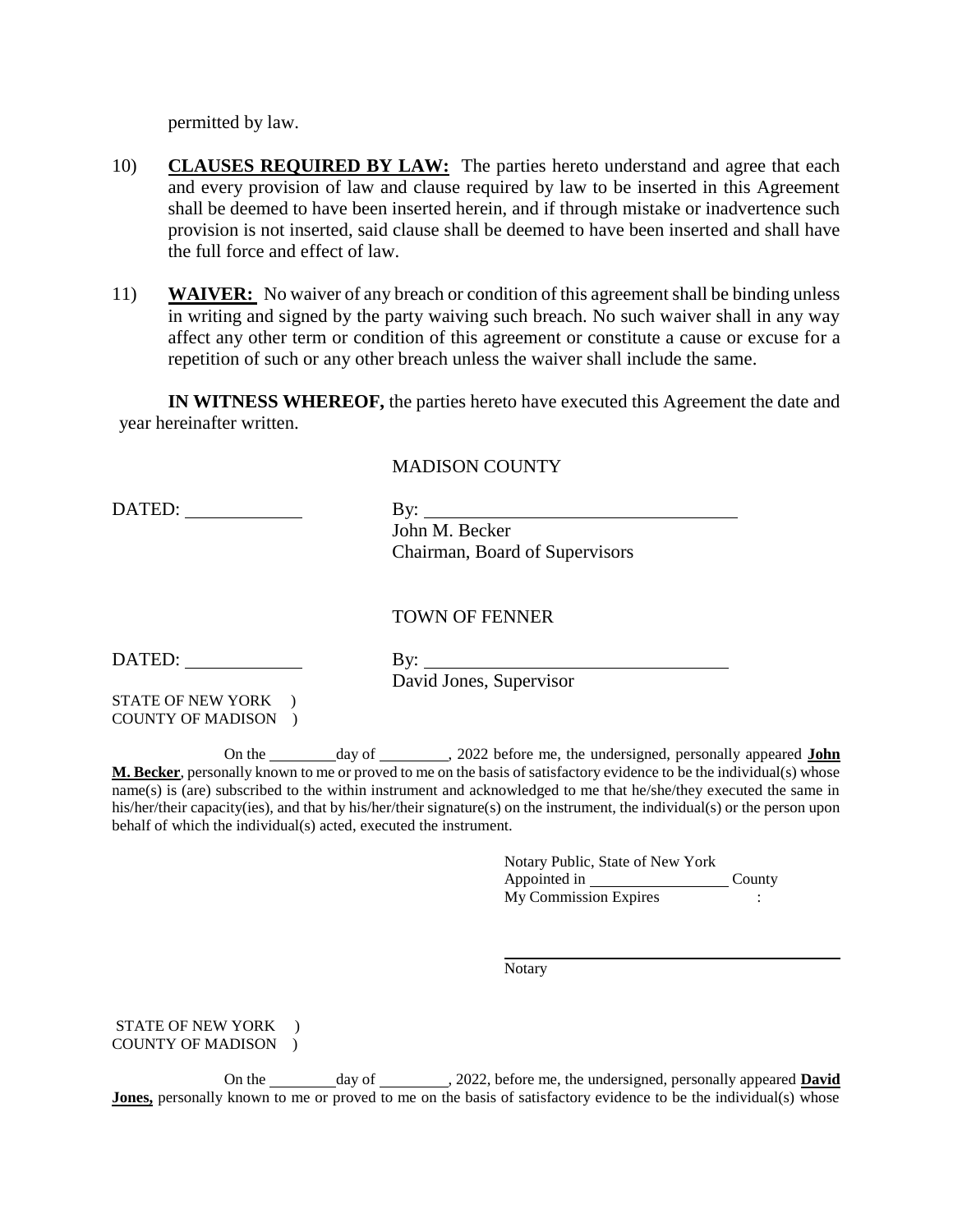name(s) is (are) subscribed to the within instrument and acknowledged to me that he/she/they executed the same in his/her/their capacity(ies), and that by his/her/their signature(s) on the instrument, the individual(s) or the person upon behalf of which the individual(s) acted, executed the instrument.

| Notary Public, State of New York |        |  |
|----------------------------------|--------|--|
| Appointed in                     | County |  |
| My Commission Expires            |        |  |

### **SCHEDULE A**

### **SCOPE OF SERVICES**

1. A. The Madison County Treasurer will maintain daily contact with the Town Tax Collector so that information between the two is as accurate and current as possible.

B. The Madison County Treasurer will continue to collect taxes from corporations and NYS lands. The Town will receive credit for these payments when they settle up with Madison County in May.

C. All tax bills will specify that taxes shall be payable to the "Madison County Treasurer" at 138 N. Court Street, P.O. Box 665 Wampsville, NY 13163. All tax bills will also state the website (https://www.xpresspay.com) where credit card payments and e-check payments can be made.

D. Taxes shall be delivered to the Madison County Treasurer. All checks received by the Town Tax Collector will be made payable to the Madison County Treasurer and mailed to the Madison County Treasurer daily. All cash payments and any credit card payments or e-check payments made on the x-press pay website will be handled by the Madison County Treasurer's office.

- 2. In December, after the warrants are signed the tax bills will be mailed and the Town of Fenner will be issued an invoice for payment for the cost of mailing the tax bills. §922 NYS RPTL states that the cost of printing, stationery, and mailing such notices is a town charge and may not be paid by the County. 3 Op State Compt. 506, 1947.
- 3. During January:

A. The Madison County Treasurer's office will upload the taxes from the Real Property Department into their tax accounting software.

B. The Madison County Treasurer's office will process all payments in accordance with NYS RPTL. During the month of January, taxes are collected interest free.

C. The Madison County Treasurer's Office will issue a check for the amount collected to the Town of Fenner for the amount "Due to Supervisor" based on the tax warrant by January 15. As soon as collections warrant the remaining balance (if any) of the tax warrant including special districts, will be paid to the Town of Fenner weekly until the "Due to Supervisor" balance is paid in full. The Town of Fenner Supervisor will be responsible for payment to all special districts based on the tax warrant.

D. Madison County will mail receipts to all property owners upon receipt of payment. All taxes that are paid through escrow will have a receipt sent to the property owner in accordance with §955 of the NYS RPTL which states that when a tax is paid by a Mortgage Investing Institution (MII), the receipt must be given or mailed to the property owner within three weeks after payment.

E. The Madison County Treasurer has the ability to accept partial payments only during the month of January and only for ½ of the current year tax bill that is in excess of \$100 as allowed by County Law, as stated on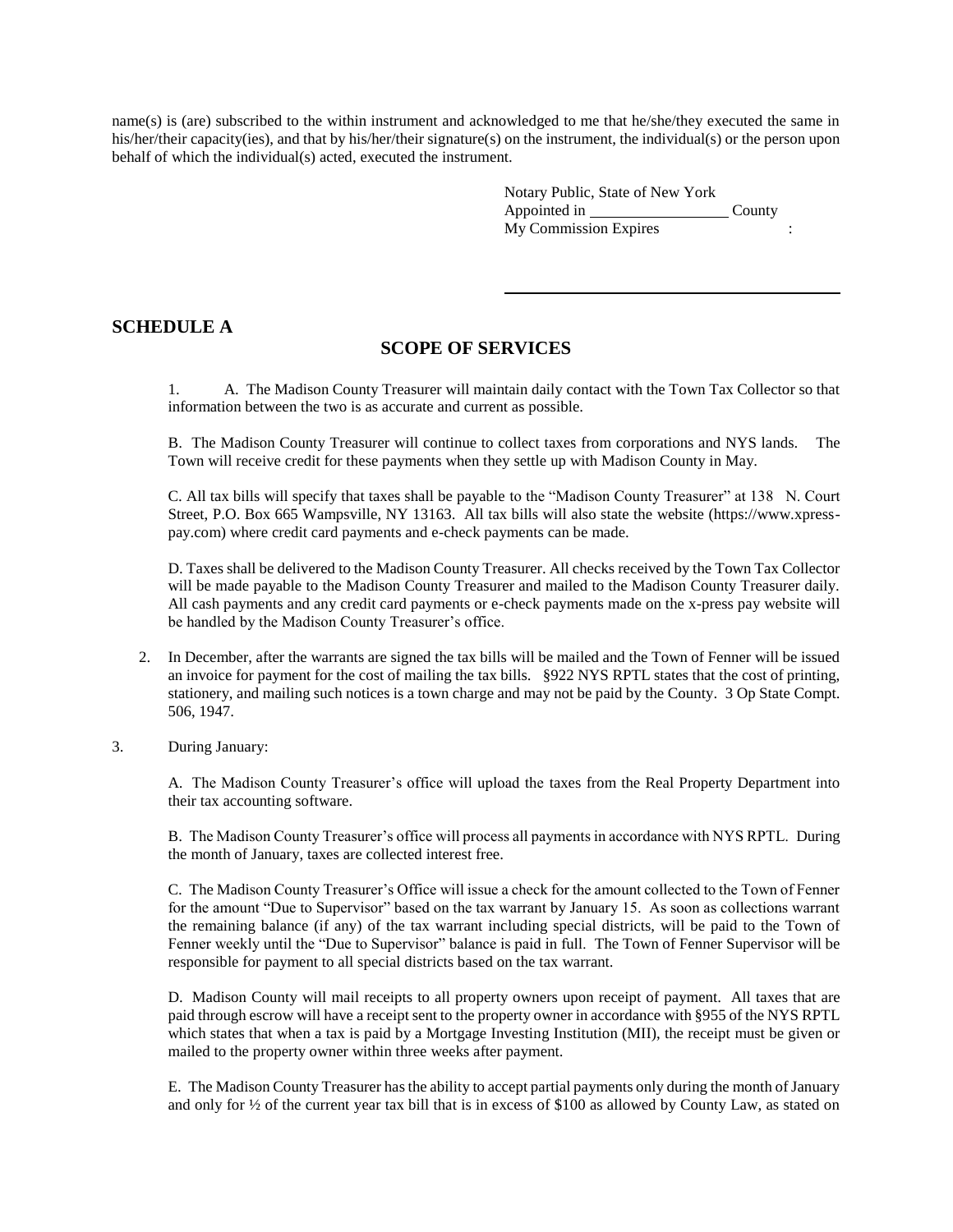the tax bill. The Madison County Treasurer also has the ability to accept payments by credit card and echecks.

4. During February:

A. Tax collection as prescribed by the NYSRPTL will continue with a 1% interest charge.

B. The Madison County Treasurer's Office will submit a verified monthly statement of monies received as prescribed by §27 of the Town Law which requires town officers and employees to submit to the supervisor, verified monthly statements of monies received and, except as otherwise provided by law, to pay such moneys to the supervisor not later than the  $15<sup>th</sup>$  day of the month following the month in which they were received. The collecting officers are mandated, therefore, under this section, to make monthly reports and remittances to the supervisor of all moneys collected that belong to the town.

> In this instance it would be the 1% interest that is collected for the month. §924 of the NYS RPTL (3) states that "All interest received by the collecting officer shall belong to the city or town and shall be paid over to the treasurer or chief fiscal officer of the city or to the supervisor of the town."

5. During March:

A. Tax collection as prescribed by the NYSRPTL will continue with a 2% interest charge.

B. The Madison County Treasurer's Office will submit a verified monthly statement of monies received as prescribed by §27 of the Town Law.

C. In accordance with the §987 of the NYSRPTL, the County Treasurer's Office will send a dunning notice for all outstanding tax bills. The law prescribes that it be done between March 3 and March 16 with correct verbiage on them. Under §987 of the NYSRPTL, "The governing body of the municipal corporation may adopt a local law or resolution providing for the expense of mailing such notices, which shall be an additional penalty of not more than two dollars chargeable against the parcel." For the 2020 taxes, the Town of Fenner will impose a \$2 fee. The Madison County Treasurer will keep this fee towards any fees incurred by Madison County for tax collection expenses.

6. During April:

A. Tax collection as prescribed by the NYSRPTL will continue with a 3% interest charge.

B. The Madison County Treasurer's Office will submit a verified monthly statement of monies received as prescribed by §27 of the Town Law.

- 7. During May:
- A. All taxes will be switched to delinquent using a mass account number change through the TCS System.
- B. All tax information will be verified by the Town Tax Collector
- C. Madison County will begin enforcement as usual.

#### **CERTIFICATION OF COMPLIANCE WITH IRAN DIVESTMENT ACT**

As a result of the Iran Divestment Act of 2012 (Act), Chapter 1 of the 2012 Laws of New York, a new provision has been added to the State Finance Law (SFL), § 165-a, effective April 12, 2012. Under the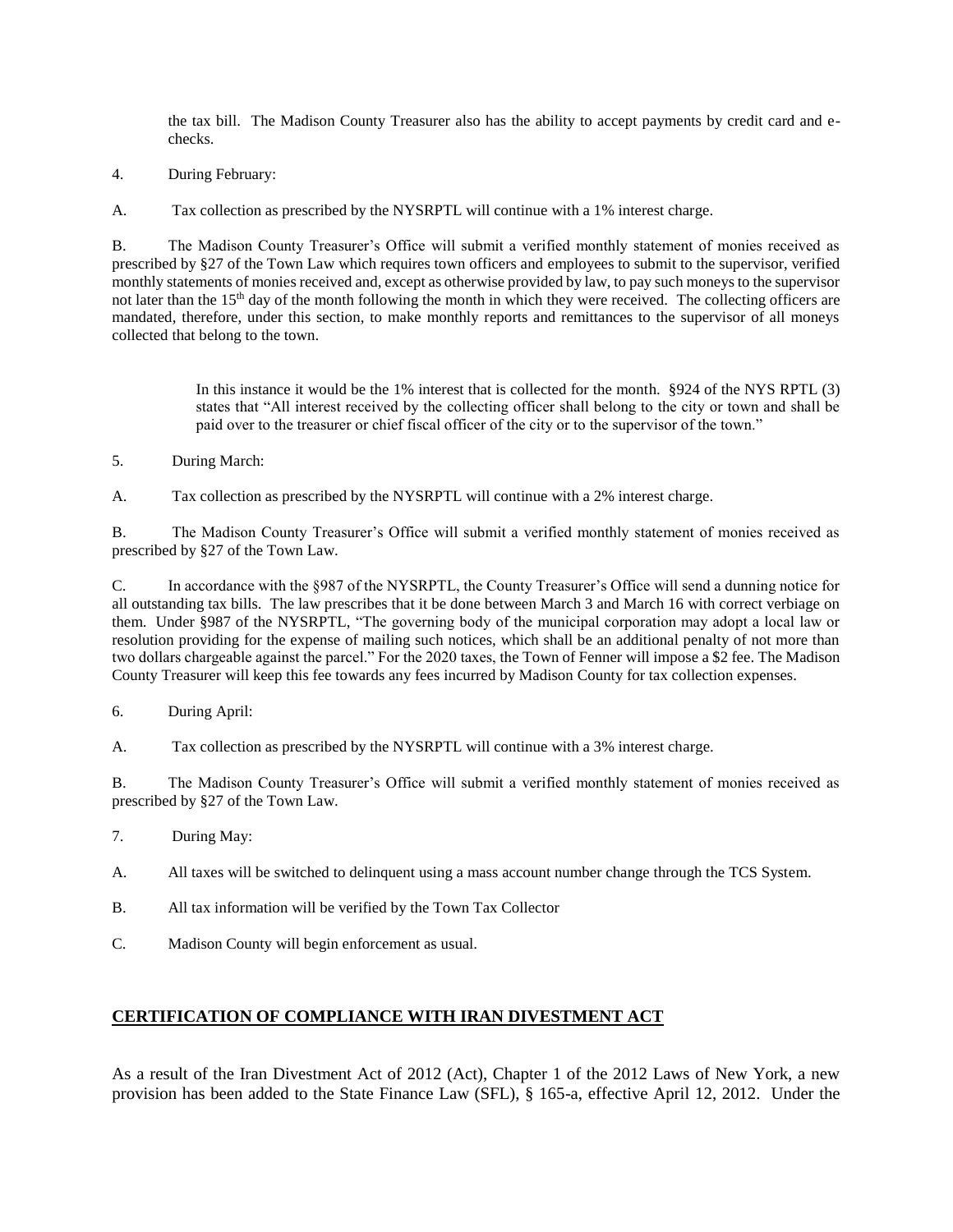Act, the Commissioner of the Office of General Services (OGS) will be developing a list (prohibited entities list) of "persons" who are engaged in "investment activities in Iran" (both are defined terms in the law). Pursuant to SFL § 165-a(3)(b), the initial list is expected to be issued no later than 120 days after the Act's effective date, at which time it will be posted on the OGS website.

By entering into this Contract, Contractor (or any assignee) certifies that once the prohibited entities list is posted on the OGS website, it will not utilize on such Contract any subcontractor that is identified on the prohibited entities list.

Additionally, Contractor agrees that after the list is posted on the OGS website, should it seek to renew or extend the Contract, it will be required to certify at the time the Contract is renewed or extended that it is not included on the prohibited entities list. Contractor also agrees that any proposed Assignee of the Contract will be required to certify that it is not on the prohibited entities list before Madison County may approve a request for Assignment of Contract

During the term of the Contract, should Madison County receive information that a person is in violation of the above-referenced certification, Madison County will offer the person an opportunity to respond. If the person fails to demonstrate that it has ceased its engagement in the investment which is in violation of the Act within 90 days after the determination of such violation, then Madison County shall take such action as may be appropriate including, but not limited to, imposing sanctions, seeking compliance, recovering damages, or declaring the Contractor in default.

Madison County reserves the right to reject any request for assignment for an entity that appears on the prohibited entities list prior to the award of a contract, and to pursue a responsibility review with respect to any entity that is awarded a contract and appears on the prohibited entities list after contract award.

Signed

\_\_\_\_\_\_\_\_\_\_\_\_\_\_\_\_\_\_\_\_\_\_\_\_\_\_\_\_\_\_\_\_\_\_\_\_ Title

Company Name

\_\_\_\_\_\_\_\_\_\_\_\_\_\_\_\_\_\_\_\_\_\_\_\_\_\_\_\_\_\_\_\_\_\_\_\_

\_\_\_\_\_\_\_\_\_\_\_\_\_\_\_\_\_\_\_\_\_\_\_\_\_\_\_\_\_\_\_\_\_\_\_\_

Councilperson Cody motioned to accept **Resolution 2022-15** seconded by Councilperson Pushlar. Approved by the Board.

Individual vote -Councilperson Cody - aye Councilperson Pushlar - aye Councilperson -Wester aye Supervisor Jones - aye.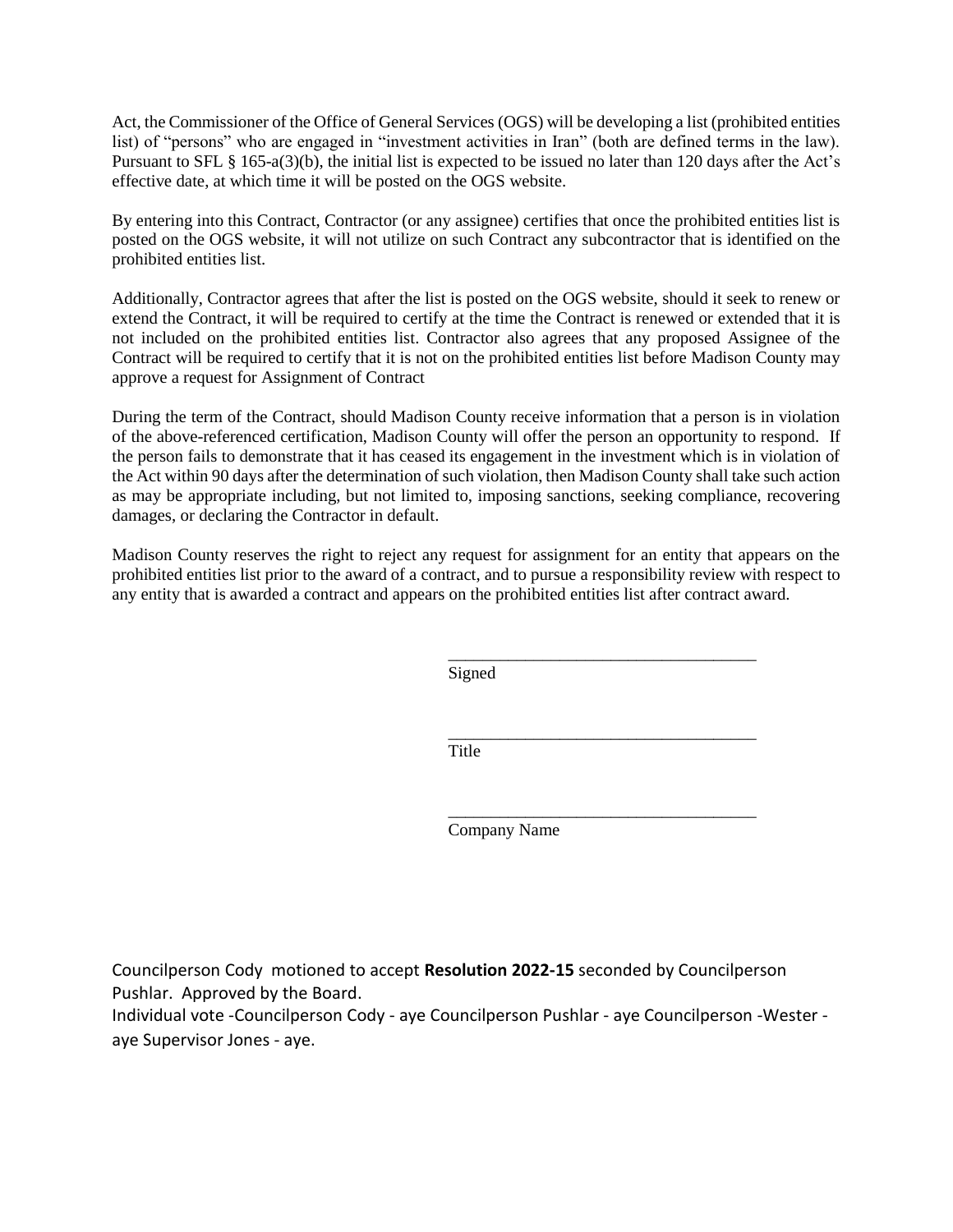# **TOWN OF FENNER RESOLUTION 2022-15**

# **2021 GENERAL - DECEMBER Budget Modifications (for MARCH 2022 mtg)**

# **TO ADJUST FOR BUDGET SHORTFALLS**

# **GENERAL**

|                                        |              | <b>Transfer (from) to Increase</b>    |
|----------------------------------------|--------------|---------------------------------------|
| <b>Current Appropriation Shortfall</b> |              | <b>Approriation (cover shortfall)</b> |
| A1410.4 Town Clerk - Contr Exp         | ( \$382.14)  | A1990.4 Contingency                   |
| A1620.2 Buildings - Equipment          | ( \$184.89)  |                                       |
| A1620.42 Buildings - Repairs & Maint   | ( \$55.89)   |                                       |
| A1620.43 Buildings - Utilities         | (5484.46)    |                                       |
| A3310.4 - Traffic Control Signs        | (5632.92)    |                                       |
| A8020.11 Planning = Personal Srv       | (5542.50)    |                                       |
|                                        | (52, 282.80) |                                       |
| <b>TOTAL</b>                           |              | <b>TOTAL</b>                          |

Councilperson Cody motioned to accept **Resolution 2022-16** seconded by Councilperson Pushlar. Approved by the Board. **Individual vote** Councilperson Cody - aye Councilperson Pushlar - aye Councilperson -Wester -aye Supervisor Jones - aye.

# **TOWN OF FENNER RESOLUTION 2022-16 2021 HIGHWAY - DECEMBER Budget Modifications (for MARCH 2022 mtg)**

# **TO ADJUST FOR BUDGET SHORTFALLS**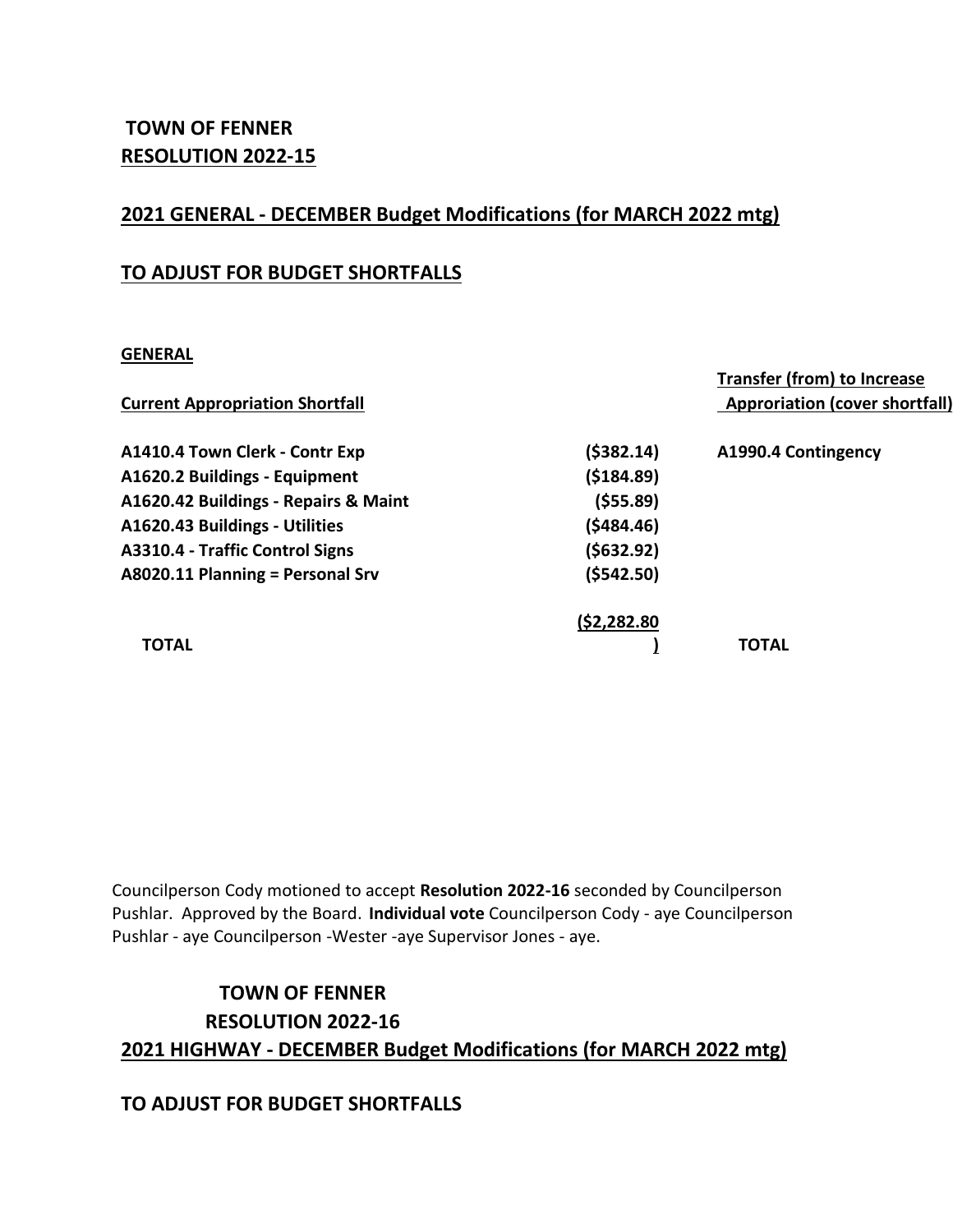| <b>NUNVAI</b>                                |                |                                                                              |
|----------------------------------------------|----------------|------------------------------------------------------------------------------|
| <b>Current Appropriation Shortfall</b>       |                | <b>Transfer (from) to Increase</b><br><b>Appropriation (cover shortfall)</b> |
| <b>DA5110.1 GEN RPR - PERSONAL SERVICE -</b> |                |                                                                              |
| <b>HWY</b>                                   | (5940.80)      | <b>DA5142.1 SNOW RMVL PERSONAL SEI</b>                                       |
|                                              | (54, 737.82)   |                                                                              |
| DA5142.44 SNOW REMOVAL - SALT - HWY          |                |                                                                              |
| DA5142.45 - SNOW REMOVAL - GAS, DIESEL &     | ( \$2,611.39]  |                                                                              |
| OIL                                          |                |                                                                              |
|                                              |                |                                                                              |
|                                              | ( \$8, 290.01] |                                                                              |
| ΤΟΤΑL                                        |                | <b>TOTAL</b>                                                                 |

### **Old Business:**

 **HIGHWAY**

Handbook – we will contact our town attorneys to get this completed.

Comprehensive Plan - Volunteers: Sue Yanulis, Phil Rose, Dave Jones. The Town Board was asked to check with residents to try and involve the community.

Phone update - we will be switching to Spectrum for internet and switching from Windstream phone to the county for phones.

**Town Supervisor updates –** census - population is down in County. Arpa funds - new funds in July, board discussed how to use these funds.

**New Business -** The Highway Department is considering working with Nelson to be part of their 7 year rotation for purchasing vehicles and equipment.

**Public Comment** none

**VOUCHERS:**